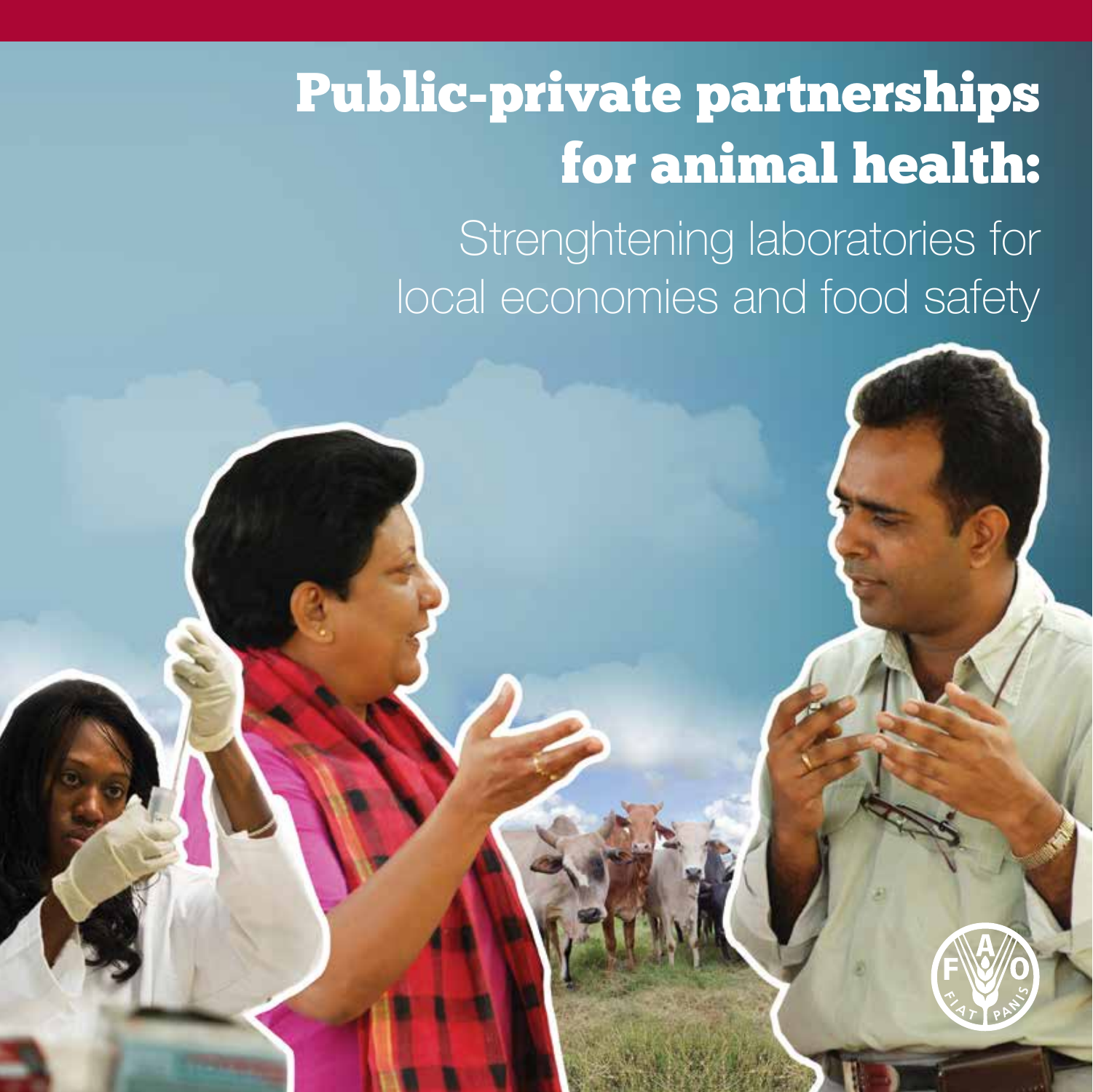

### Animals are worth protecting

Protecting against animal disease is a smart investment. People around the world rely on animals as a source of food, draught power, transport, savings and private enterprise. Some animal diseases also threaten public health, since many can infect humans.



**SEE** 

### Laboratory services are key

Disease detection, prevention and control require reliable and fast laboratory services. Large and small livestock producers depend on diagnostic and veterinary information for their businesses to thrive. Governments rely on veterinary laboratories to detect diseases so that veterinary services can better protect animals as part of overall efforts to increase production, maintain food safety and enhance food security.

## Good for local economies

Partnerships with national veterinary laboratories make livestock production more profitable and local economies more lucrative. Through fast, accurate diagnoses and regular health checks, national laboratories can help producers invest in cost-efficient disease prevention and management. The result: increased production, efficiency and earnings. Veterinary services count on veterinary laboratories for detection of notifiable and high-impact diseases. Reliable diagnostic services promote international trust, leading to enhanced trade and thriving economies.



# Great for food safety

Partnering veterinary laboratories with livestock producers helps enhance food safety. Laboratory guidance enables producers to choose effective treatments. This in turn reduces the random use of antibiotics and other drugs. Laboratories help producers detect pathogens and other public health threats to prevent their introduction into the food chain.



# Making public-private partnerships possible

The benefits of extending veterinary laboratory services to producers are tangible and available. FAO helps governments and private sector counterparts access these benefits by supporting action in five key areas:

1. Revising the legal status of national veterinary laboratories

2. Establishing satellite laboratories in locations convenient for livestock holders 3. Equipping laboratories with public relations, marketing and client management

- skills
- 
- 

4. Targeting animal producers with products and services tailored to their needs 5. Integrating veterinary laboratory activities into public policies on livestock production, disease surveillance and food quality and safety